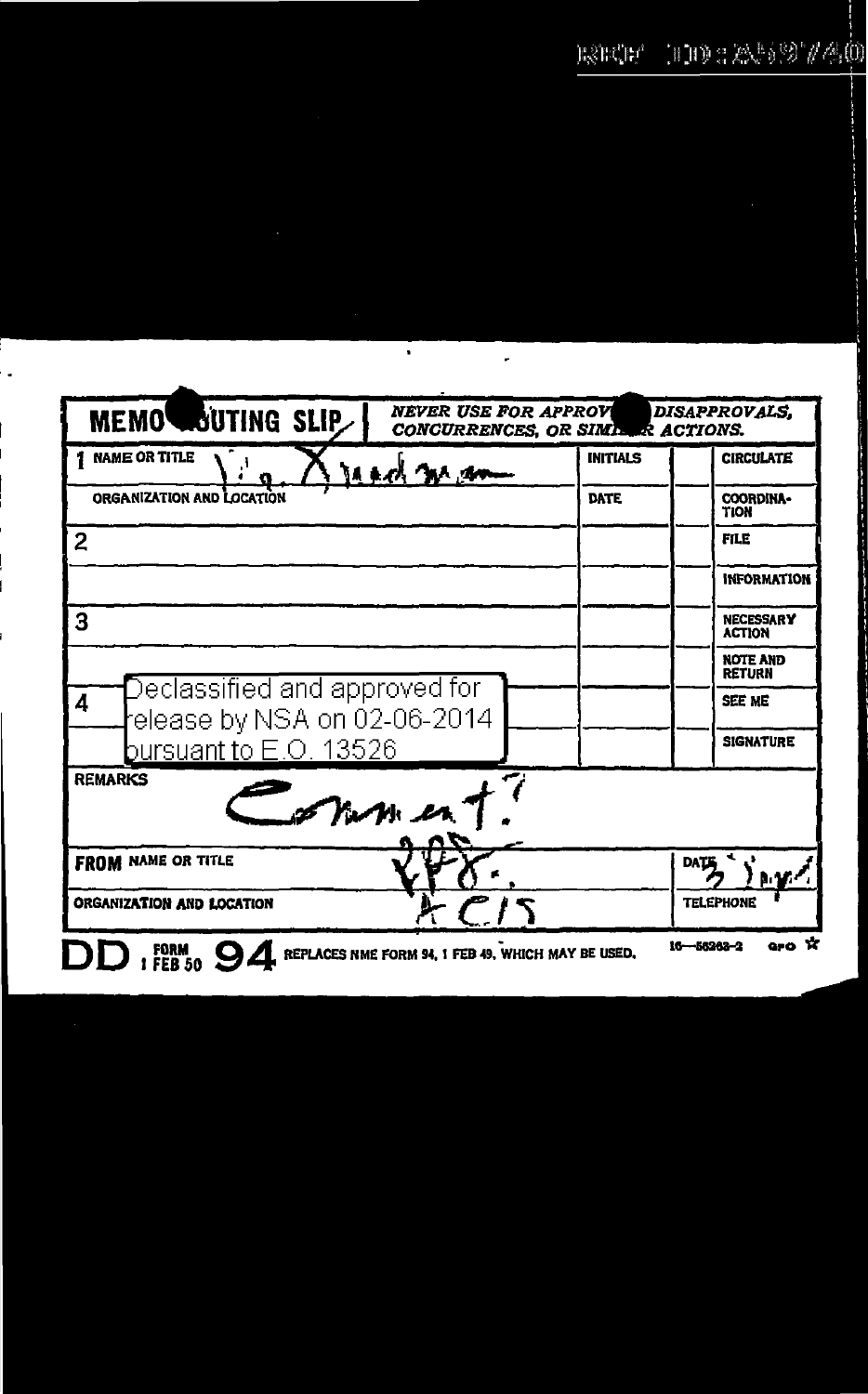

 $\begin{picture}(180,180)(0,0) \put(0,0){\line(1,0){155}} \put(1,0){\line(1,0){155}} \put(1,0){\line(1,0){155}} \put(1,0){\line(1,0){155}} \put(1,0){\line(1,0){155}} \put(1,0){\line(1,0){155}} \put(1,0){\line(1,0){155}} \put(1,0){\line(1,0){155}} \put(1,0){\line(1,0){155}} \put(1,0){\line(1,0){155}} \put(1,0){\line(1,0){155}} \put(1,$ 

SEP 2 1952

## MEMORANOOM FOR THE CHIEF OF STAFF

SUBJECT: Compromise of Codewords

1. On a Memo Routing Slip dated 20 August 1952, you asked the following questions: "Does COMSEC evaluate codeword violations? If not, who does?"

2. The reply to these questions is as follows:

The Office of Communication Security evaluates cryptographic or transmission-security compromises of COMINT codewords, reporting to the USCIB Coordinator. Other types of codeword compromises are not evaluated by the Office of Communication Security. In all cases, the USCIB Coordinator has final determination 0£ . whether the reported compromise justifies supersession of the existing codeword.

*3.* The number of reported codeword. compromises is indeed alarming. A number of recent actions have been designed to inprove the situation.

- a. USCIB Directive No. 6 has been revised to provide for more rapid reporting of codeword compromises.
- b. USCIB Directive No. 9 has been approved in an effort to provide added protection for COMINT information (the protection of which is more important than the protection of the COMINT codeword).
- c. !FSlG 1210 is being reissued to strengthen procedures £or reporting 0£ cryptographic or transmission compromises of codewords.
- d. 'lhe Office of Communication Security has prepared a letter to the Service cryptologic agencies designed to set forth in a body some broad principles of COMSEC for application to COMINT communications.

 $l_+$ . As indicated in paragraph  $3.b.$  above, a realistic approach to the problem of COMINT security would be to do everything possible to insure the security of COMINT information. This does not necesarily extend to the protection of the codeword per se.

 $5.$  In many cases of reported codeword "compromise," nothing has been compromised except the codeword in isolation; in some cases, the meaning or use of the word would not be derivable even by inference.

OP SECRE

APPENDED DOCUMENTS CONTAIN CODE WORD MATERIAL

~~~~~~~~~~~~~~---------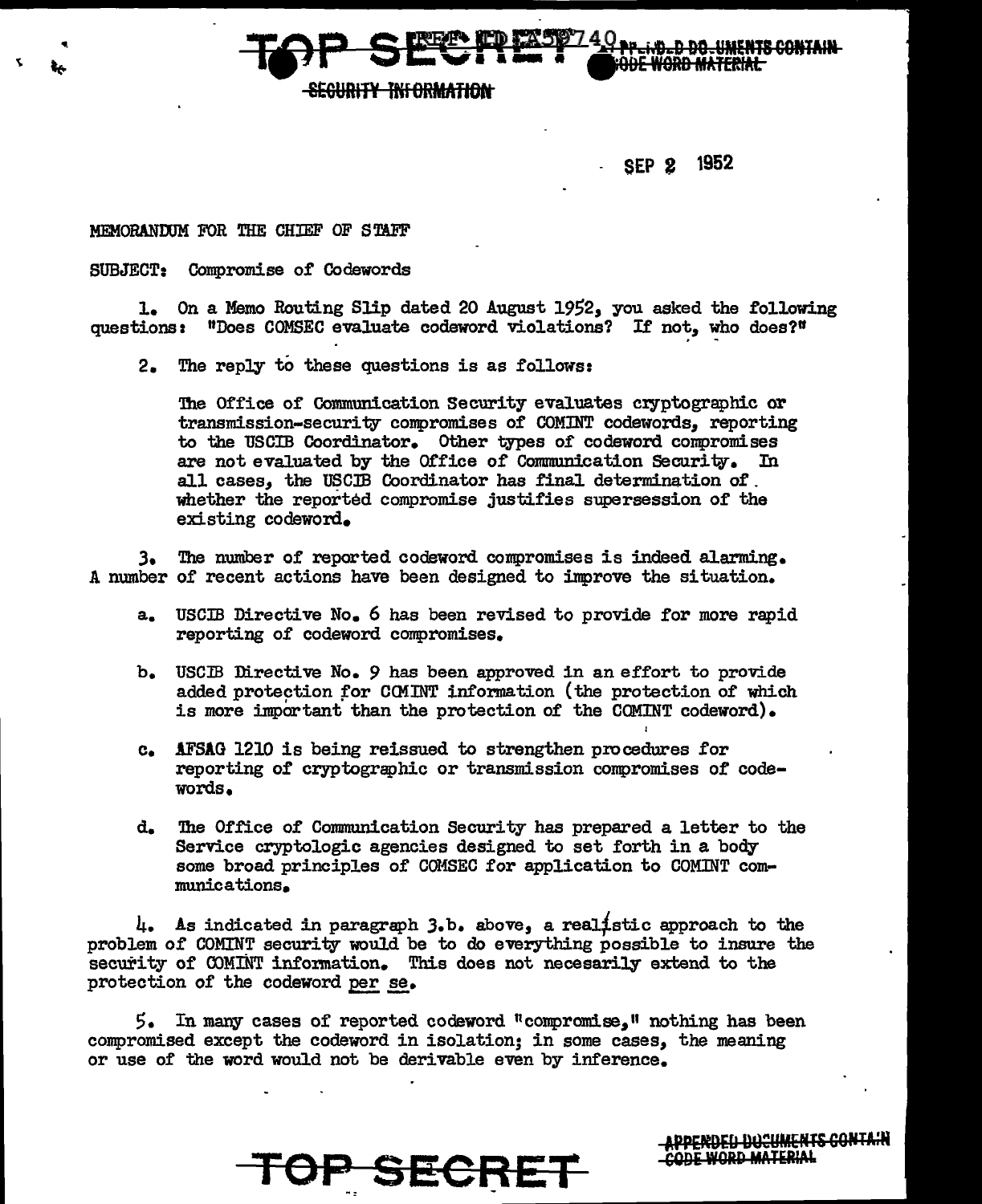

SEP 2 1952

SUBJECT: Compromise of Codewords

6. For some time, it has appeared to some people around AFSA that we have had a case of the tail wagging the dog in the relationship of the codeword to the material it is supposed to protect. Much thought has therefore bean given from time to time to developing a means of making the codeword the servant rather than the master. One *ot* the results, as you may recall, was the recent recommendation by this Division that codewords be retained tor a fixed period *ot* time, regardless *ot*  codeword "compromises" which would inevitably occur during that time. The USCIB Coordinator at first agreed, in principle, with this recommendation, but suggested a review of the subject to determine ".... the best unchanging procedure which might or might not be a codeword.<sup> $n$ </sup> On 1 August, a reply to this suggestion was prepared, atating that consideration had been given to the use of symbols, color codes, phrases, and other possible replacements for codewords, but that no satisfactory replacement was found. However, your discussion with Admiral Wenger revealed that the Admiral felt "... we should not loosen up our security any further," and that if the reason for dropping changes in codewords is to solve the printing problem. that can be solved by other means.

------------------~-~-----------------

7. The recommendation concerning the retention of codewords tor a fixed time was not intended primarily to effect savings at the expense of security. Rather, it was a recognition of the fact that codewords have been continued in use for some time after they have been "compromised", without any apparent compromise of the materials designated by the codeword. The Chiefs of the Offices of Communication Security and Operations concurred in this recommendation. but because Admiral Wenger's views on possible security risks are respected, the proposal has been withdrawn.

Colonel, USAF Chief, Plans and Policy Division